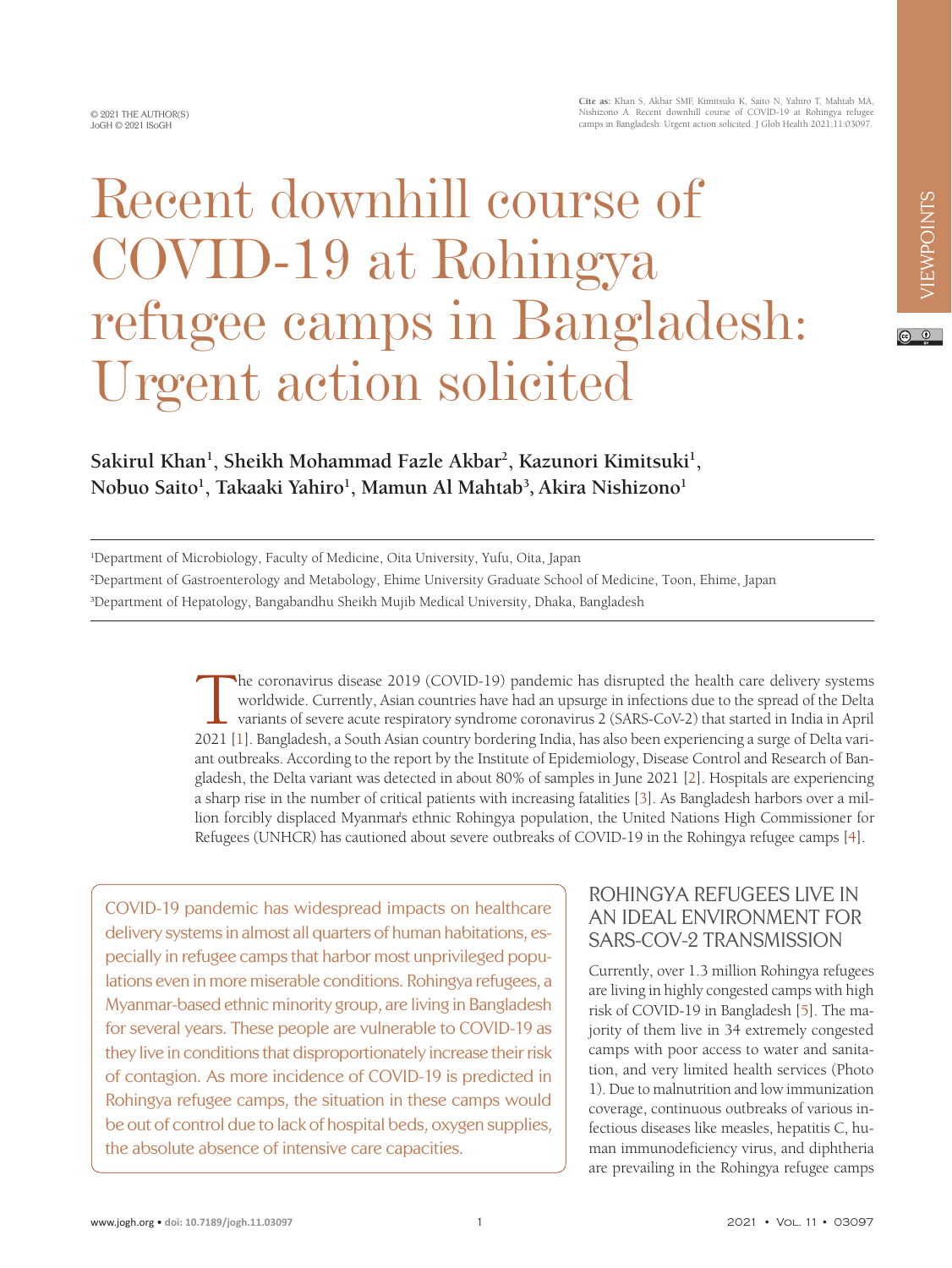



**Photo: Rohingya pollution are living in the single largest and most densely populated cluster of refugee camps. Photo from UNICEF, Bangladesh (UNICEF/UN0235247/LeMoyne; Source: https://www.unicef.org/bangladesh/en/stories/three-years-rohingya-refugee-crisis).**

[[6-](#page-4-5)[11](#page-4-6)]. A significant number of deaths raged through the Rohingya refugee camps due to ongoing outbreaks of infectious diseases [[7-](#page-4-7)[9\]](#page-4-8). Also, a high proportion of Rohingya refugees are suffering from noncommunicable diseases [[12\]](#page-4-9). All these prevailing situations are challenging the capacity of the health care system to tackle the severe CO-VID-19 outbreaks in the Rohingya refugee camps.

The most effective responses to COVID-19 such as social distancing and quarantine concept are impossible in Rohingya refugee camps. The testing capacity is highly limited and treatment is usually late and inadequate. It has been estimated that a large-scale outbreak is very likely in the Rohingya camps with 70%–98% of the refugees expected to be infected, if no effective interventions are taken [\[13\]](#page-4-10). The numbers of COVID-19 cases and deaths increased considerably in the Rohingya refugee camps in June 2021 [[14](#page-4-11)[,15](#page-4-12)]. Any misinformation about COV-

ID-19 may make the situation worse in the Rohingya refugee camps. Without appropriate information, equal and equitable health service provision as well as proper resource allocation is not possible. In this viewpoint,

<span id="page-1-0"></span>Table 1. Characteristics of COVID-19 cases and deaths among Rohingya refugees\*

| <b>CHARACTERISTICS OF CASES</b>      | <b>NUMERICAL DATA</b> |
|--------------------------------------|-----------------------|
| Total number of cases                | 2147                  |
| Number of cases over time:           |                       |
| May 2020 - October 2020              | 336                   |
| November 2020 - April 2021           | 242                   |
| May 2021 - June 2021                 | 1569                  |
| Sex:                                 |                       |
| Male (%)                             | 1060 (49.4)           |
| Female (%)                           | 1087 (50.6)           |
| Age, median (range) - years          | $22(0-107)$           |
| Age group (%):                       |                       |
| $0 - 20$                             | 46                    |
| $21 - 40$                            | 37                    |
| $41 - 60$                            | 13                    |
| >60                                  | $\overline{4}$        |
| Severity of disease at presentation: |                       |
| Critical (%)                         | 2(0.1)                |
| Severe (%)                           | 26(1.4)               |
| Mild/Moderate (%)                    | 271 (12.6)            |
| Asymptomatic (%)                     | 104(4.8)              |
| Unknown (%)                          | 1744 (81.2)           |
| Characteristics of death:            |                       |
| Total number of deaths               | 20                    |
| Number of deaths over time:          |                       |
| May 2020 - October 2020              | 10                    |
| November 2020 - April 2021           | 1                     |
| May 2021 - June 2021                 | Q                     |
| Sex:                                 |                       |
| Male (%)                             | 12(60)                |
| Female (%)                           | 8(40)                 |
| Age group (%):                       |                       |
| $0 - 20$                             | 5                     |
| $21 - 40$                            | 15                    |
| $41 - 60$                            | 45                    |
| >60                                  | 35                    |

\*Data are from WHO reports (as of 14th July 2021 [14,15]).

we highlighted the current COVID-19 situation in the Rohingya refugee camps and suggested means and ways for their protection. This will help the policymakers and international stakeholders to prioritize their efforts for these vulnerable populations.

#### PRESENT STATUS OF COVID-19 IN ROHINGYA REFUGEE CAMPS

The first outbreak of COVID-19 in the Rohingya population was confirmed on May 14, 2020. A sharp increasing trend in cases among Rohingya refugees has been observed in July 2021. As of July 14th 2021, a total of 2147 patients from Rohingya refugees had COVID-19 and more than 70% of them were infected within the past few weeks [\[14\]](#page-4-11). Seven out of 34 camps (camp No. 1W, 2W, 3, 4, 15, 17, 24) reported more than 100 cases by early-July 2021. The median age of the COVID-19 patients was 22 (range 0–107) years and about 50% were men (**[Table 1](#page-1-0)**). More than 80% of patients were under 40 years of old. Analyzing the severity of disease at presentation, about 15% of patients had moderate to severe disease with fever, cough, headache, and sore throat. However, the disease condition of 80% of patients was unknown (data missing or under reported).

There have been 20 deaths in the Rohingya Refugees from COVID-19 and 60% were female (**[Figure 1](#page-2-0)**). Fifty five percent of patients that died presented with severe conditions at the time of admission. In addition, 20% of deceased patients were under 30 years of age. In addition to COVID-19 confirmed deaths, more than 100 suspected acute respiratory infection-related deaths have been reported since the first outbreak occurred in the Rohingya refugee camps [[15\]](#page-4-12).

Currently, 572 general isolation beds are functional in isolation and treatment centers to assist both Rohingya refugees as well as the nearby host communities and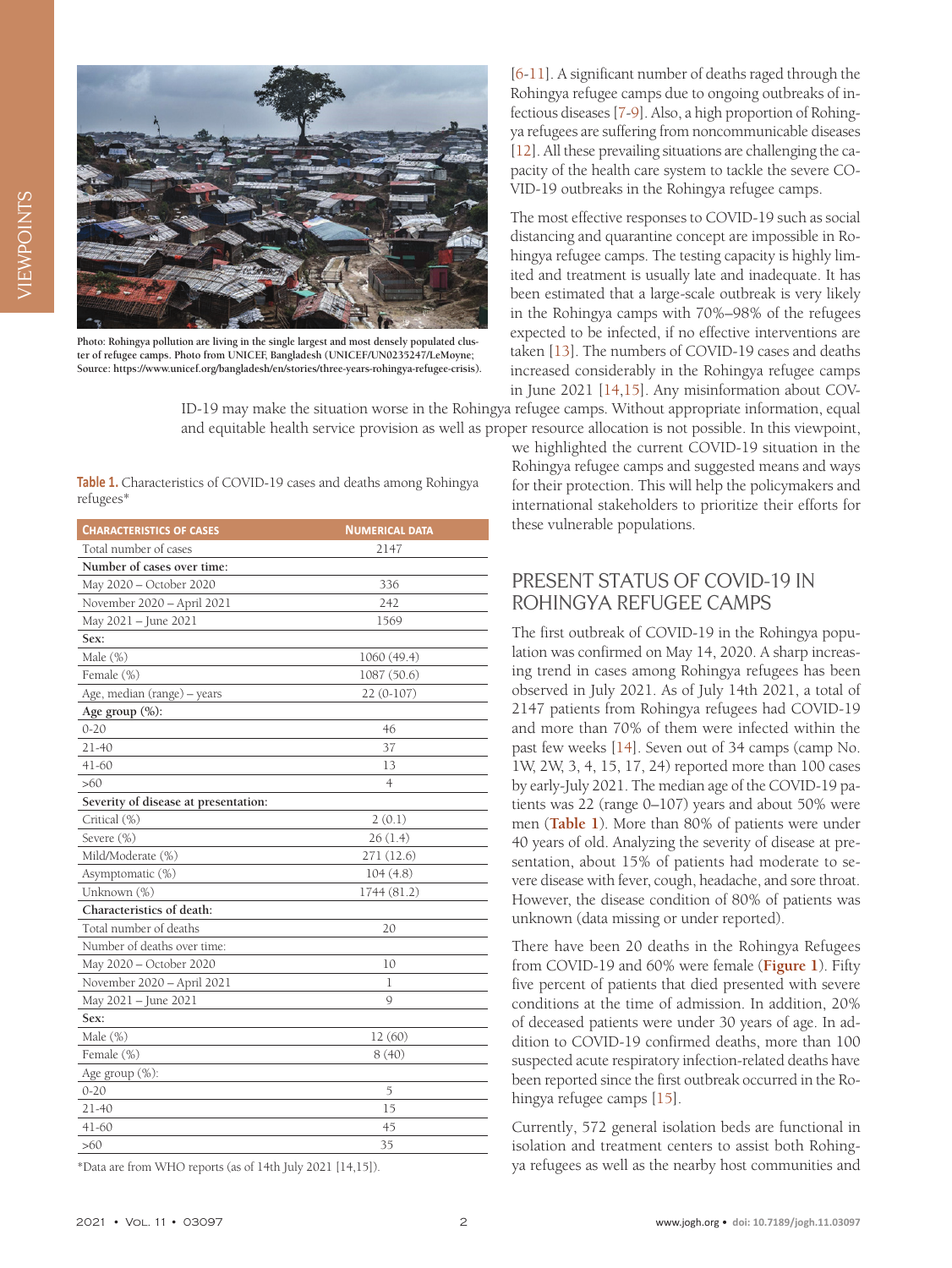<span id="page-2-0"></span>

Figure 1. Number of cases and deaths for COVID-19 in Rohingya refugee camps. **Upper panel (a, b)**: Cumulative number of cases reported for SARS-CoV-2 over the time and their demographic distributions. **Lower panel (c, d)**: Cumulative number of deaths reported for COVID-19 over the time and their demographic distributions. Data are from WHO reports as of 14 July 2021 [14,15].

over 60% of beds were occupied as of early July 2021. During the past few weeks, a sharp increase in bed occupancy was reported, indicating an increased demand for hospitalization due to severe disease presentation at admission. However, there are no Intensive Care Unit/High Dependency Unit (ICU/HDU) facilities available at refugee camps for severe and critical patients. Moreover, as of July 14th 2021, not a single dose of the COVID-19 vaccine has been administered to Rohingya refugees [[4\]](#page-4-3).

An ideal environment exists for the SARS-CoV-2 to spread in the highly densely populated (120000 refugees per square miles) Rohingya refugee camps. The poor living conditions that make it impossible to maintain social distancing and quarantining, delayed diagnosis, reduced access to medicine, and absolute lack of advanced treatment facilities can lead to increased occurrence, severity and case fatality of COVID-19 in Rohingya refugee camps. Moreover, the deadly Delta variant of COVID-19 is spreading at an alarming level in the host communities surrounding refugee camps exacerbating the fears of massive outbreaks. In fact, the numbers of severe COVID-19 cases and deaths in Rohingya camps jumped three times in recent weeks. The pattern of present outbreaks indicates that the scenario in the Rohingya camps may be worsened in coming days. Modeling studies have predicted that without appropriate actions COVID-19 will spread unchecked within the Rohingya refugee camps, causing high levels of morbidity and mortality [\[13](#page-4-10)]. Therefore, to tackle the precarious situation and new infections in Rohingya refugees, there is an urgent need to increase capacity to provide adequate treatment and ensure the immediate rollout of vaccines against COVID-19.

## MORAL RESPONSIBILITY TO PROTECT THE MOST DEVASTATED AND NEGLECTED ROHINGYA REFUGEES

Mathematical modeling has reported that proper distribution of COVID-19 vaccines could reduce coronavirus deaths [[16](#page-4-13)]. Vaccination against COVID-19 might be the most applicable measure in the Rohingya refugee population as the other effective responses such as testing, social distancing and quarantine are nearly impossible to implement in the camps. However, heterogeneous availability of COVID-19 vaccine among different countries or even the different groups of people in the same country have been reported [\[17,](#page-4-14)[18](#page-4-15)]. For example, compared with high-income countries, the low-income countries that are hosting over 80% of refugees received

From the data those are available, it appears that there is no specific program for containing COVID-19 among Rohingya refugees. There is an urgent need to build capacity to provide early diagnosis, adequate treatment and prevention by vaccines of these neglected vulnerable populations.

only 0.3% of doses of COVID-19 vaccine [\[18](#page-4-15)[,19](#page-4-16)]. However, they are unlikely to be distributed in refugee camps. In fact, less than 50, 000 of 82.4 million forcibly displaced people in 94 countries have been vaccinated against COVID-19 worldwide by June 2021 [[20](#page-4-17)]. Most importantly, not a single Rohingya has received any vaccination against SARS-CoCV-2 till now. [[4\]](#page-4-3).

Bangladesh has begun the COVID-19 vaccination program nationally for its 167 million citizens. The COVID-19 Vaccines Global Access (COVAX) allocated 11 million doses of COVID-19 vaccine for Bangladesh and only a few of them have arrived in Bangladesh [\[21](#page-4-18)]. While Bangladesh seriously struggles to address its COVID-19 vaccine crises, it is almost impossible for the country to provide vaccinations for Rohingya refugees. Moreover, due to India's export ban of the COVID-19 vaccine, COVAX may not supply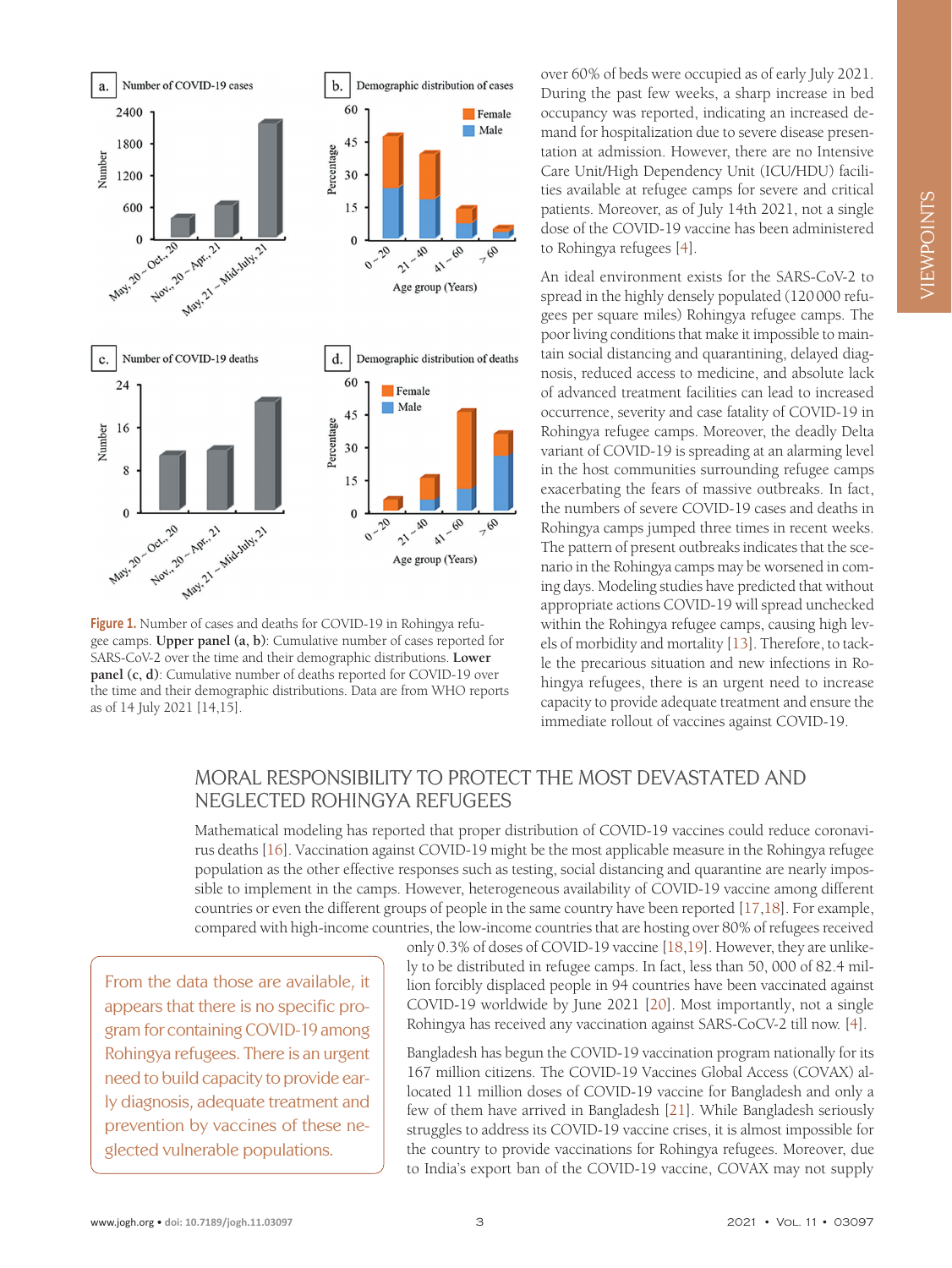allocated doses of vaccines immediately to Bangladesh, thereby implying that some of the world's most devastated refugees are at a heightened risk.

Under these realities, international stakeholders, particularly vaccine-producing countries such as the USA, China, UK, and Russia should step in to ensure that the Rohingya refugees who are most susceptible to the COVID-19 are given priority in vaccinations. There are some reasons to be hopeful for Rohingya refugees as most of these countries have immunized a significant number of their citizens. Any single country or all of these stakeholders are capable of immediately ensuring adequate COVID-19 vaccines for the refugees. A recent donor summit of G7 countries secured pledges for 1 billion doses of COVID-19 vaccines for poor countries [[22\]](#page-4-19). Furthermore, the USA alone is ready to donate millions of doses of COVID-19 vaccines through bilateral treaties. Indubitably, these are steps in the right direction to fight against COVID-19, but there is a lack of commitment to ensure adequate doses of COVID-19 vaccine for 26 million refugees worldwide including the most vulnerable 1.3 million Rohingya refugees. Therefore, it is the moral responsibility of vaccine-producing and/or G7 countries to take urgent initiatives to provide adequate doses of COVID-19 vaccines for refugees and to ensure the immediate rollout of vaccination in the Rohingya refugee camps.

#### SPECIFIC RECOMMENDATIONS

There should some specific recommendations to handle the Rohingya population before the conditions of these refugee camps touch the point of no return.

- 1. The COVID-19 preparedness of Rohingya refugees should be considered as special circumstances of a population devastated by prior genocide, leaving homes and wealth, with psychological torture.
- 2. There should be special COVID-19 cell only for health education, case identification, and management of this population. The barrier of language, education status, and realizing health need should be considered for proper planning.
- 3. They should get anti-SARS-CoV-2 vaccine as preferential basis because if the vaccine delivered based on the principle of distribution in Bangladesh, these vulnerable group would be endangered. All Rohingya population above the age of 12 years should be immediately vaccinated.
- 4. As the movement of these people are restricted, the assessment of SARS-CoV-2 and management strategies should be provided by creating field hospitals adjacent to their camps. These facilities should have abundant oxygen supply and requisite drugs. Also, serious and complicated patients should be moved to tertiary treatment center at the district head quarter by special transportation. Adequate numbers of health personnel including physicians should be provided to ensure quality services.
- 5. In case of fatality, proper measures must be ensured for funeral.

## CONCLUSIONS

The COVID-19 pandemic has highlighted clear discriminatory limitations on access to health care facilities particularly hospital beds, oxygen supplies, intensive care capacities and vaccination for Rohingya refugees. Preparedness for COVID-19 in the refugee camps are affected by the lack of human resources, inadequate management, and laboratory and hospital facilities for testing and treating COVID-19. Bangladesh, like many other resource constrained countries hosting millions of stateless people, needs to strengthen the treatment and vaccination facilities for refugees. However, it is almost impossible for Bangladesh to ensure such facilities for the huge number of Rohingya refugees. Therefore, it is essential for the government to work with international stakeholders and experts on refugee health to take urgent steps to ensure adequate medical facilities and vaccines against COVID-19 to protect the most devastated Rohingya people. Failure or delay to put in these efforts would leave these vulnerable populations dangerously unprotected.

#### **Funding source:** None.

**Authorship contributions:** SK, SMFA and AN planned, designed, and compiled the manuscript. KK, NS, TY and MAM provided support with literature search and manuscript editing. All authors discussed and approved the final version of manuscript.

**Competing interest:** The authors completed the ICMJE Declaration of Interest Form (available upon request from the corresponding author), and declare no conflicts of interest.